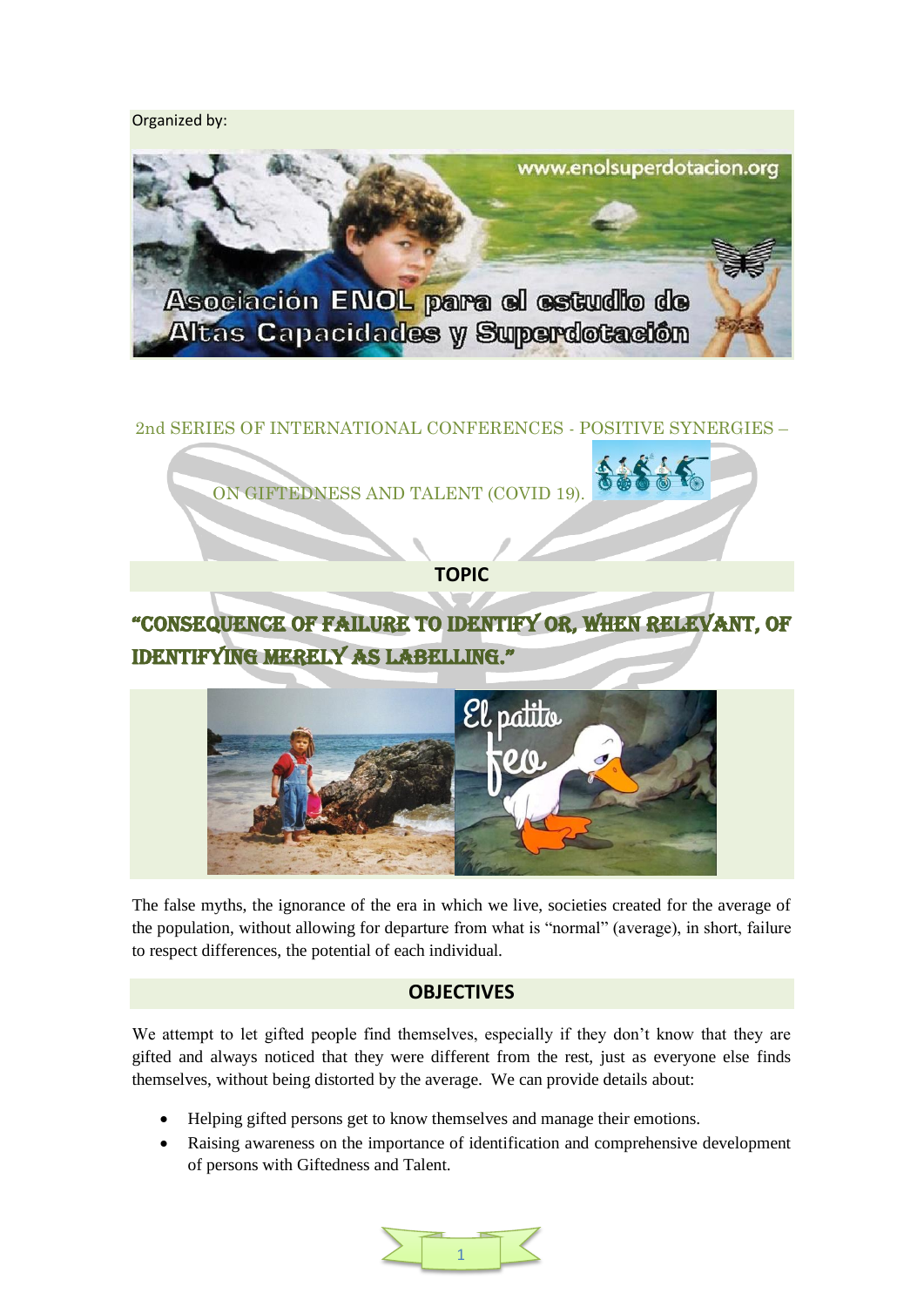- Serving as a meeting point for professionals, gifted people and parents.
- Unifying criteria for giftedness and talent.
- Raising awareness among parents, professionals, politicians and everyone else regarding the importance of identifying gifted persons as soon as possible, for their own good and for the good of society.
- Underscoring the importance for gifted persons to know why they feel different, by emphasizing how knowing that they are gifted makes them immune to possible criticisms or insults, since they know why they are different.
- Alerting and raising awareness in the healthcare system so that the characteristics of giftedness or talent are not mistaken for symptoms.
- Making known professionals who work on problems created by giftedness.
- Promoting creation of networks regarding gifted and talented persons among organizations, institutions and professionals for the aim of benefiting society.

# **TARGET AUDIENCE**

Health professionals, education, young people, social services, as well as associations for young people, the gifted and talented, family and other people interested in the topic.

# **DATE AND TIME**

Online sessions.

# **Free pass:**

Access to the online conferences from the 16th to 23rd of June. Two lectures will be broadcast per day, 24 hours a day.

# **VIP pass:**

Access to online conferences from 16-23 June, and to recordings of the conferences for 6 months after taping, as well as attendance certificate (price 15 $\epsilon$ ). And for members of the ENOL Association (free of charge).

# **SPEAKERS**

Conferences given from: Australia, Mexico, Argentina, Paraguay, the United States, Germany and Spain.

We have the honor and the pleasure to have the cooperation of the following speakers, major experts on the subject, and to share with you their knowledge.

# **REGISTRATION**

Until 10 June, over the platform: <https://asociacionenol.eventbrite.es/>

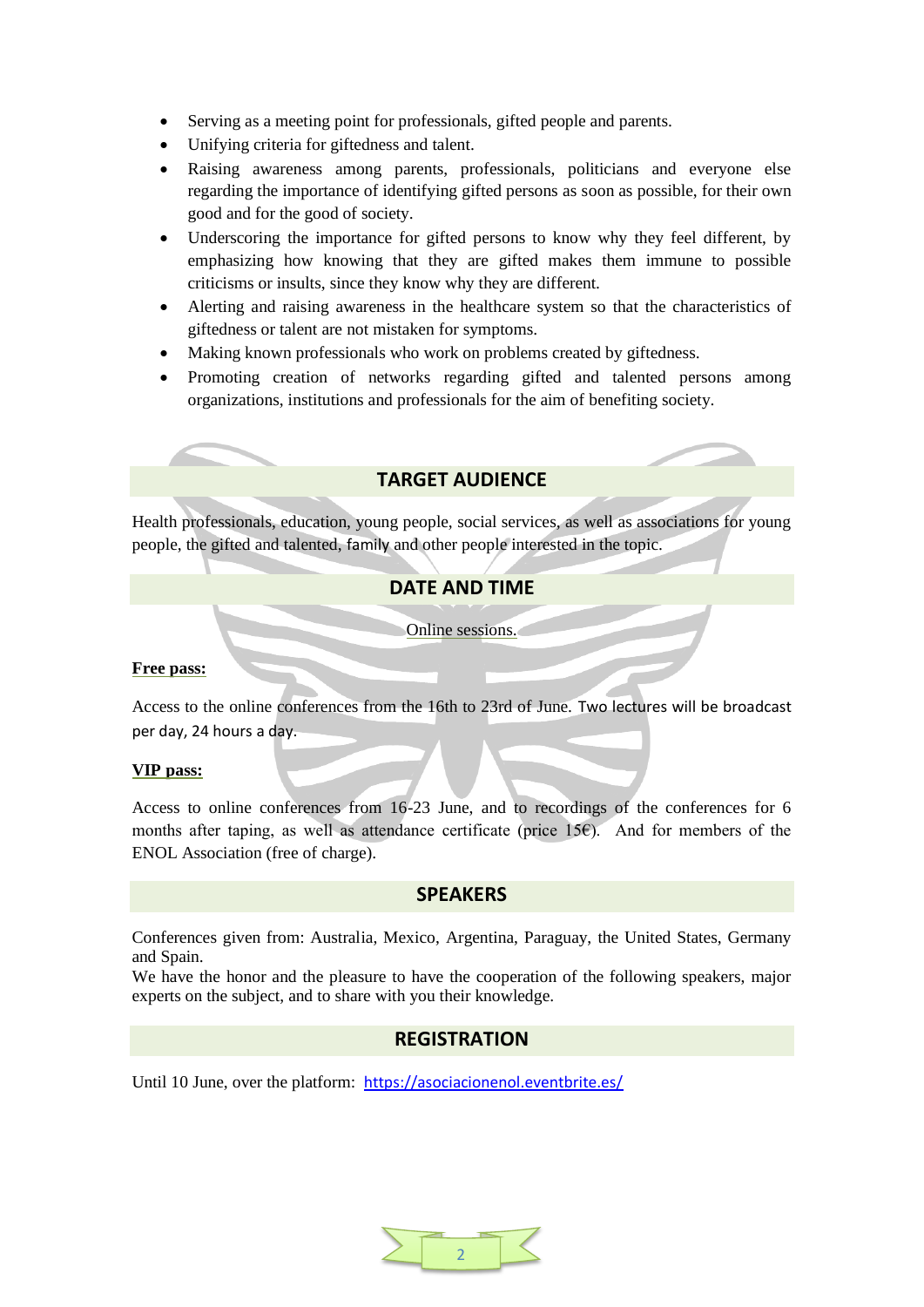#### **SPEAKERS**

Conferences given from: Australia, Mexico, Argentina, Paraguay, the United States, Germany and Spain.

We have the honor and the pleasure to have the cooperation of the following speakers, major experts on the subject, and to share with you their knowledge.

#### **LINDA KREGER SILVERMAN, Ph.D**.

Doctor, is a licensed psychologist. She founded and directs the Institute for the Study of Advanced Development and Gifted Development Center (Westminster, Colorado, US). She has studied the psychology and education of the gifted since 1961 and has contributed over 300 articles, chapters and books, including Counseling the Gifted and Talented, Upside-Down Brilliance: The Visual-Spatial Learner, Advanced Development: A Collection of Works on Gifted Adults and Giftedness 101.

#### **Title: Why should we care about the Gigted?**

#### **ANNE BENEVENTI M.DE**

Is a Certified Master Practitioner of Gifted Qualitative Assessment (GQA), and is the successor to Annemarie Roeper, a pioneer in the field of gifted education. Anne is an Associate of the Gifted Development Center, has served as Chair of the Global Awareness Network of the National Association for Gifted Children, and received the Lifetime Achievement Award from Supporting Emotional Needs of the Gifted (SENG) in 2017 for promoting an understanding of the essence of giftedness. She is currently the Gifted Specialist at Tessellations School, the fourth school for the gifted she has co-founded in support of gifted students actualizing their potential.

**Title: Cultivating Human Connection and Emotional Well-being in Gifted Children Through Empathy**



#### **RAQUEL PARDO DE SANTAYANA SANZ, D. Ed.**

D.Ed., specialist in the Gifted and Talented and the Twice-Exceptional Gifted. Associate collaborator in GERRIC (UNSW, Sydney -Australia). External collaborator in URJC with the FERSE Group, a research group on High Performance in Foundations of Education and Social Responsibility in Education (*Fundamentos de la Educación y Responsabilidad Social Educativa*). Member of the Scientific Committee of CIVIT. Mediator in courses on management of emotions for families, University of Melbourne (Tuning in to kids)

**Title: The emotions and Complex Capability. Understanding this and understanding oneself in order to make progress.**

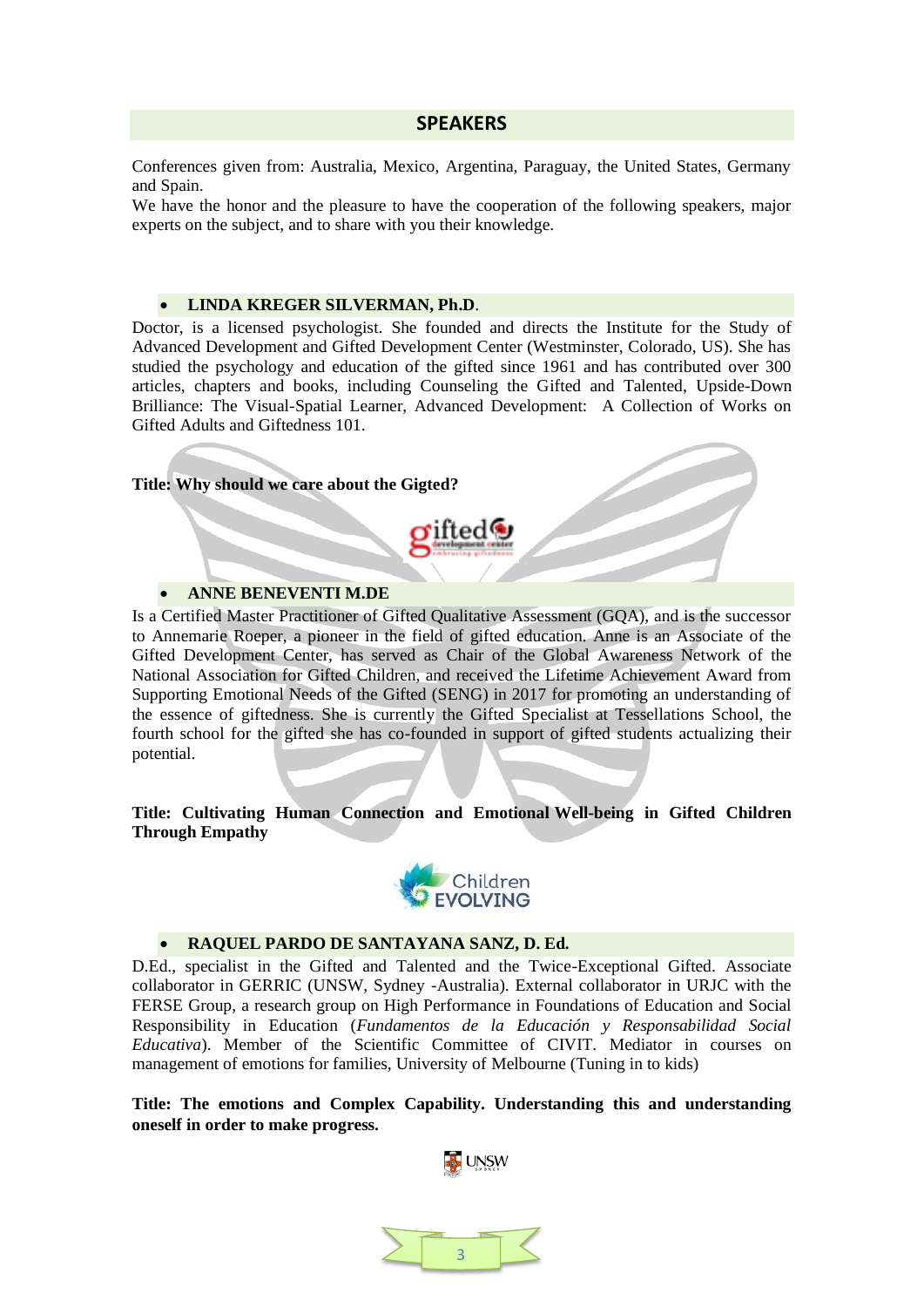# **FRANCISCO JOSÉ CAMARERO SUÁREZ, D.Psy.**

D.Psy., University of Oviedo. Works in the Gifted and Talented Department of the Regional Group for attention to students with special needs for educational support, Board of Education, Principality of Asturias.

# **Title: Interaction cognitive capability, high sensitivity and the brain's reward system: educational implications**

**GOBIERNO DEL PRINCIPADO DE ASTURIAS** CONSEJERÍA DE EDUCACIÓN

#### **DANIEL LOPEZ GARCIA, M.Psy.**

Psychologist working in General Healthcare with Specialties: • Clinical Psychology Occupational Psychology, Specialist in mood disorders (Depression, Anxiety...) Catalyst of group interactions. Guest speaker and writer. M.Sc. in Clinical Neuropsychology. M.Psy. in Clinical Child Psychology. M.A. in intervention in Crisis, Emergencies and Disasters. M.A. in intervention in Substance Dependency, etc. Superior Level, Focusing Mindfulness. Manager of the Asperger Asturias Association. Coordinator of the group on depression at the Spanishlanguage suicide hot-line "Teléfono de la Esperanza." Clinical Psychologist, Clíncia Dalogar, Oviedo. (2009 to present). Author of books: "Be a friend to yourself. A philosophy for living." ("Be a fried to yourself. A philosophy for living." "The good fortune of finding yourself." ("La suerte de encontrarte.") "30 days, 30 opportunities."( "30 días 30 oportunidades.")

#### **Title: Flexibility in times of COVID.**

#### **GRETEL HERNÁNDEZ, M.Psy.**

M.Psy., with specialty in cognitive-behavioral psychology and family psychology. College of Psychologists, Buenos Aires, Argentina. University Expert in psychoeducation of gifted, talented and creative children and adolescents. Member of the Directorate of Mental Healthcare Providers, SENG (Supporting Emotional Needs of the Gifted – USA). Works in the child/adolescent clinic, and providing psychotherapy to adults. High school teacher, regular and special education, in psychology. Music teacher. Teaching experience at the college level, in high schools and elementary schools. Together with Federico Nicolás Ayala Handji , M.D., holds a forum, I am gifted – your refuge ("Soy superdotado – tu refugio").

**Title: Embracing my gifted self. The odyssey of rediscovering yourself in young adulthood.**



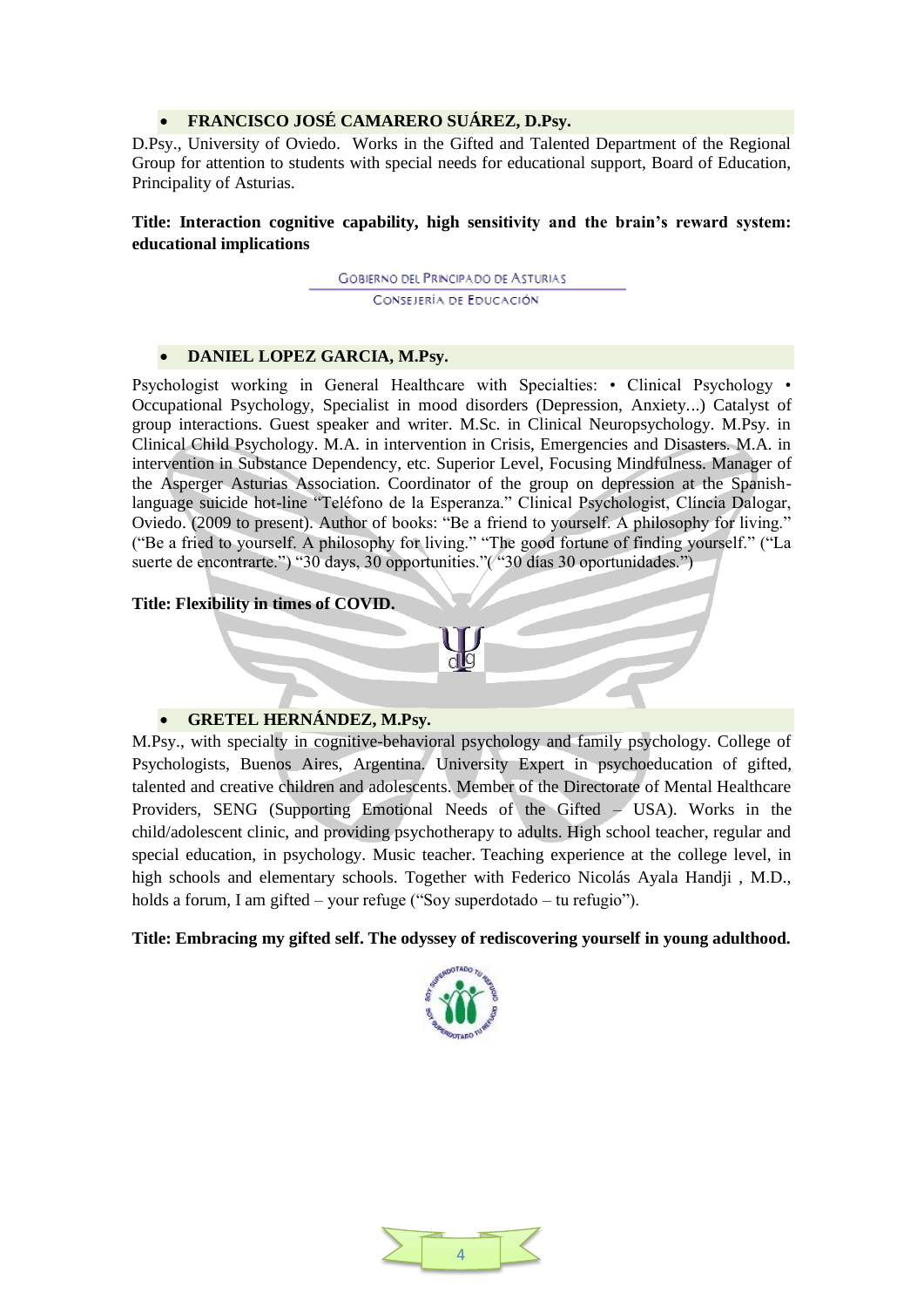# **ROSALINA MACIAS MARTINEZ, M.Ed., M.B.A.**

M.Ed., Hebrew University. Specialty in Merchandising. Graduate degree, Accounting and Administration Department, UNAM. Course in Digital Marketing and Successful Virtual Events, Valencia, Spain. M.B.A., Accounting and Administration Department, UNAM. Creative person, Communicator, Strategist, Organized and Studious. Promoter of entrepreneurship, giving talent a voice through innovative and sustainable education. Digital Project: Virtual Master Week. Existing and Launching an Undertaking, CIVIT. The CIVIT project is aligned, among the UN's Sustainable Development Goals, 2030 Agenda, with the Goal to include and provide attention to educational needs of the collective of the intellectually gifted and talented in Ibero-America: https://inteligenciaytalento.com/civit-comunida.

# **Title: The Construction of meaning in HIGH Capabilities Adults: The reengineering of the Being.**



# **CARMEN POMAR TOJO, D.Psy.**

D.Psy. Studied with Joseph Renzulli and Sally Reis. Professor of Psychology, Universities of La Rioja and Santiago. Professor in the Master's Degree Program in Educational Psychology. Since 2009, Director of the Department of the Educational Support for the Gifted and Talented in the University of Santiago, and educational project manager in the field of talent optimization. Academic Director of projects: TALENTO 3.0 and Pytheas, Barrié de la Maza Foundation. Director of the Emotion-Art Project of the Jove Foundation. Professor in the Master's Degree Program in Emotional Education. Author of the guidelines "The Magic Triangle of the Gifted and Talented for teachers in Galicia," as well as book chapters and articles on intelligence, motivation, the gifted and talented and creativity. She has been Councilor of Education, University and Vocational Education, and is currently state congresswoman in the Parliament of Galicia, where she continues to work in the field of Educational Policy and Emotional Intelligence.

**Title: The skateboard of Matías… The iceberg effect and the Gifted and Talented**



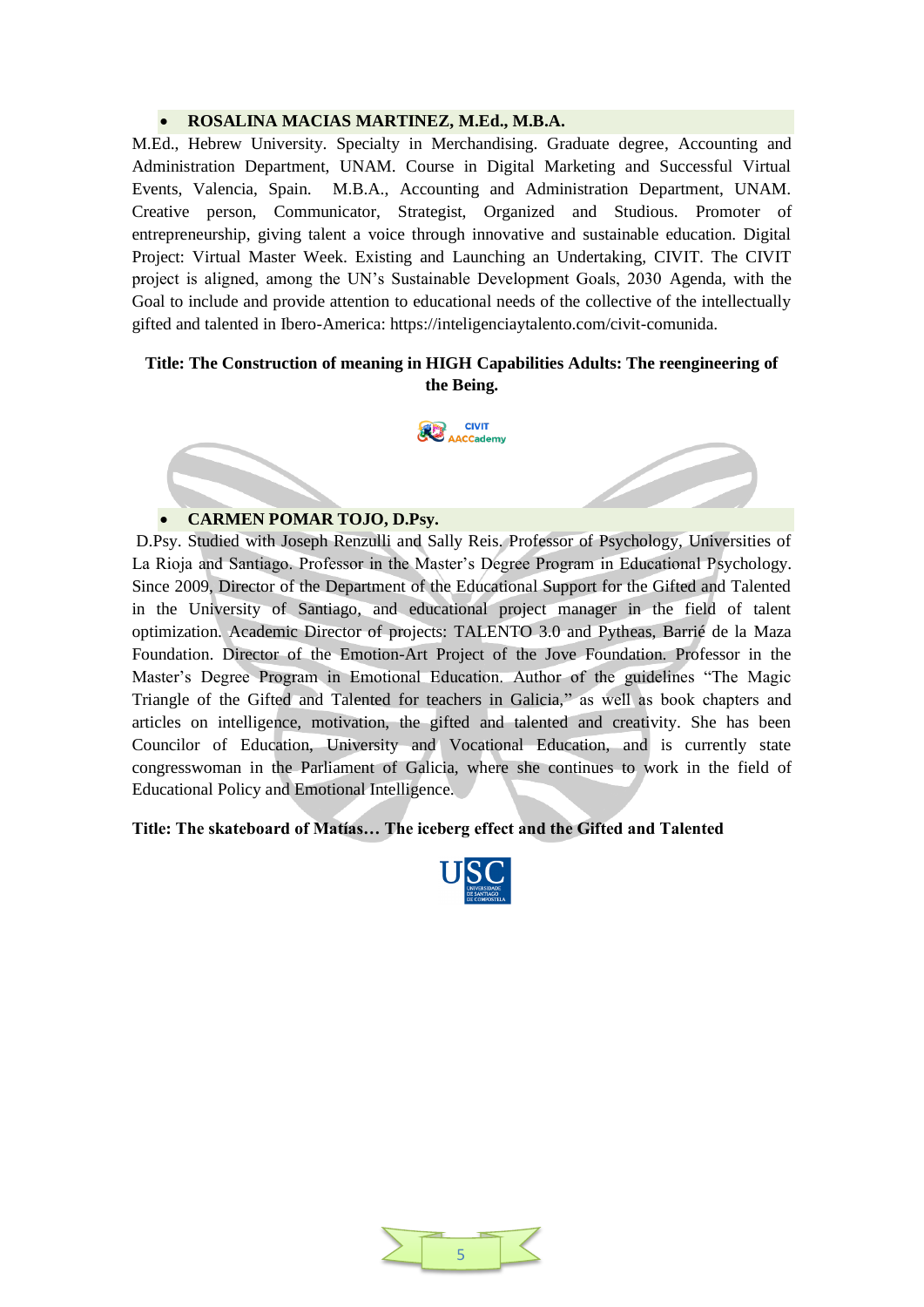# **LUIS MANUEL MARTÍNEZ DOMÍNGUEZ, D.Ed., M.A., M.Ed.**

Dr.Ed. M.A. in Philosophy and M.Ed. Associate Professor, recognized by the Spanish Accreditation Agency (ANECA) for six-years of his research. Professor of pre-school, elementary education and mandatory secondary education and education for leisure time in International Youth Cooperation NGO; Coordinator of the Research Group on High Performance FERSE in the Rey Juan Carlos University. Director of the Observatory on Educational Social Responsibility and President of the Spanish Association for Sensitive Education. I work as guidance counselor, elementary school teacher. Publications: Books (19); Articles (18); Chapters (15); Congresses (48); Director of dissertations (4). Important for this occasion: (2021) "Educar la Inteligencia Sensible" ("Training the Sensitive Intelligence"). EUNSA. Lines of research: Sensitive Education, Sensitive Intelligence, Pedagogy of "Us," Educational Social Responsibility and "Inhabitation" ("Habitacionismo") as educational worldview.

**Title: Education that is Sensitive, especially with COVID 19: accepting each individual's original development within a mature "us"**

Universidad FERSE

**WILFRIED VAN POPPEL and AMAYA LUBEIGT**

Dancers, choreographers and artistic directors of the Community Dance Company "DE LooPERS-dance2gether" [https://www.de-loopers.eu.](https://www.de-loopers.eu/bienvenido.html) A Dutch and Basque couple residing in Bremen, Germany, who work in different countries, conducting community dance projects with all sorts of people interested in taking advantage of artistic projects in dance.

2. Title: "Five days to dance" An adventure in dance as an artistic, human and integrative process for all.



# **ROSA MARÍA JOVÉ MONTANYOLA, M.Psy.**

Psychologist specializing in child and adolescent psychology. Educational psychologist. Elementary school teacher for 27 years. Since 1998, specializing in the gifted and talented, currently manager of CMS Medical Center and Director of the Department of Child Psychology and the Department of Psychoeducation of the Gifted and Talented. She is also an expert consultant in the gifted and talented for FANJAC (a foundation supporting gifted and talented children and youth) Author of more than 10 books on child psychology, including "The happiest school: ideas for discovering every child's gift and stimulating their education," ("La escuela más feliz: ideas para descubrir el don de cada niño y estimular su educación"), "Everything is possible"("Todo es posible") and "Falling asleep without tears" ("Dormir sin lágrimas").

# **Title: Misunderstood talent: dismantling myths.**

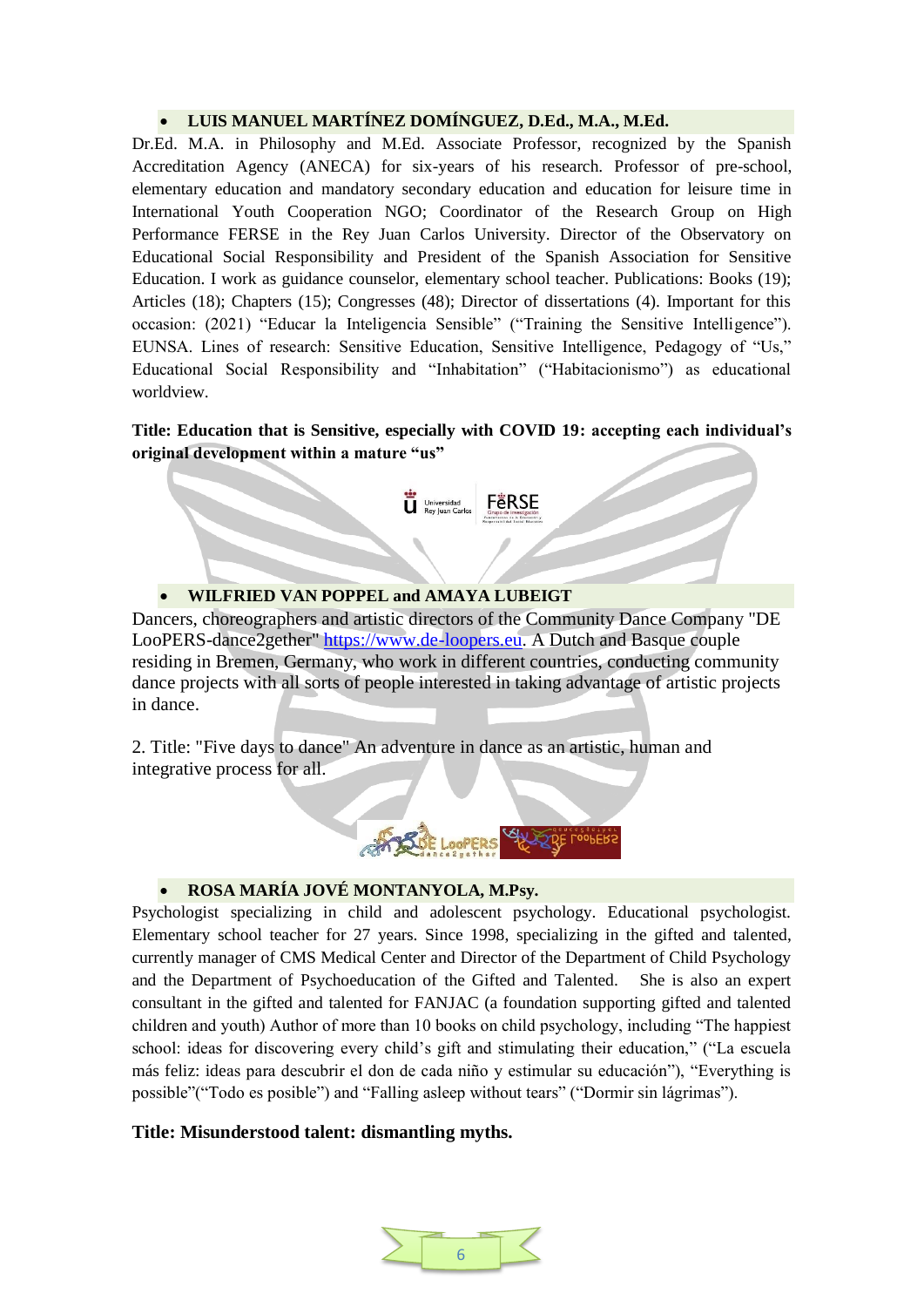# **JUAN ANTONIO ÁLVAREZ, M.Psy.**

Psychologist, specialist in clinical psychology. Therapist and family mediator with 30 years of experience. Specialist in the gifted and talented, family therapy, addictions, cerebral integration, etc.

Founder and director of the Center for Psychotherapy and Personal Transformation, Asturias. Vice-President of the Enol Association for the Study of the gifted and talented, Director of the Multiple Care Center of the CESPA Foundation - "Proyecto Hombre."

# **Title: Benefits of an adequate identification: knowing yourself-protecting yourselfdeveloping yourself**



# **GERALDINE TOWNEND, Ph.D.**

Doctor, is a published academic with over a decade of experience in the field of gifted education, having expertise in the area of twice exceptionality. Geraldine is a researcher and lecturer at the University of New South Wales (Gifted Education Research and Resource Information Centre) in the areas of gifted education, gifted learners with disability (also known as twice-exceptional students), and special learning needs. Her research interests focus on supporting gifted and twice-exceptional students to develop their potential in education, which includes the development of positive academic self-concept.

Geraldine conducts professional development for schools in the identification of, and support for, gifted underachievers. She also provides advice for parents and families of gifted and twiceexceptional students, and works closely with State and National Associations. Geraldine provides policy advice for governments and has featured on national television and radio discussing the importance of supporting gifted students.

# **Title: Identification of Gifted Students - the challenges and considerations.**

# **AUGUSTÍN CABEZUDO FERNÁNDEZ, M.D.**

Psychiatrist. . One of the pioneers in the study of the mind in Asturias. Psychiatrist with more than 50 years of professional experience. . . He has served as President of the Psychiatric Society, Asturias, Head Clinician of the Psychiatric Hospital, Psychiatric Consultant of the General Hospital, Assistant Professor in the Medical School. Member of the Management Board of the ENOL Association for the study of the gifted and talented.

**Title: Consequences of not identifying or not understanding what it is to be skilled in society today, from the psychiatric standpoint.**

# **MARIA DOLORES PALACIO ORNIA, M.Psy.**

Experience mainly as a mother and recipient of advice from the Enol Association. Founder and President of the ENOL Association for the study of the gifted and talented. Elementary school teacher, M.Psy. In her professional career as civil servant in the Principality of Asturias, works as Business Manager of CRIDJ; Youth Institute of Asturias, in European programs, such as Youth in Action and Erasmus+.

# **Title: The gifted distorted by the virus of ignorance. (COVID-19).**